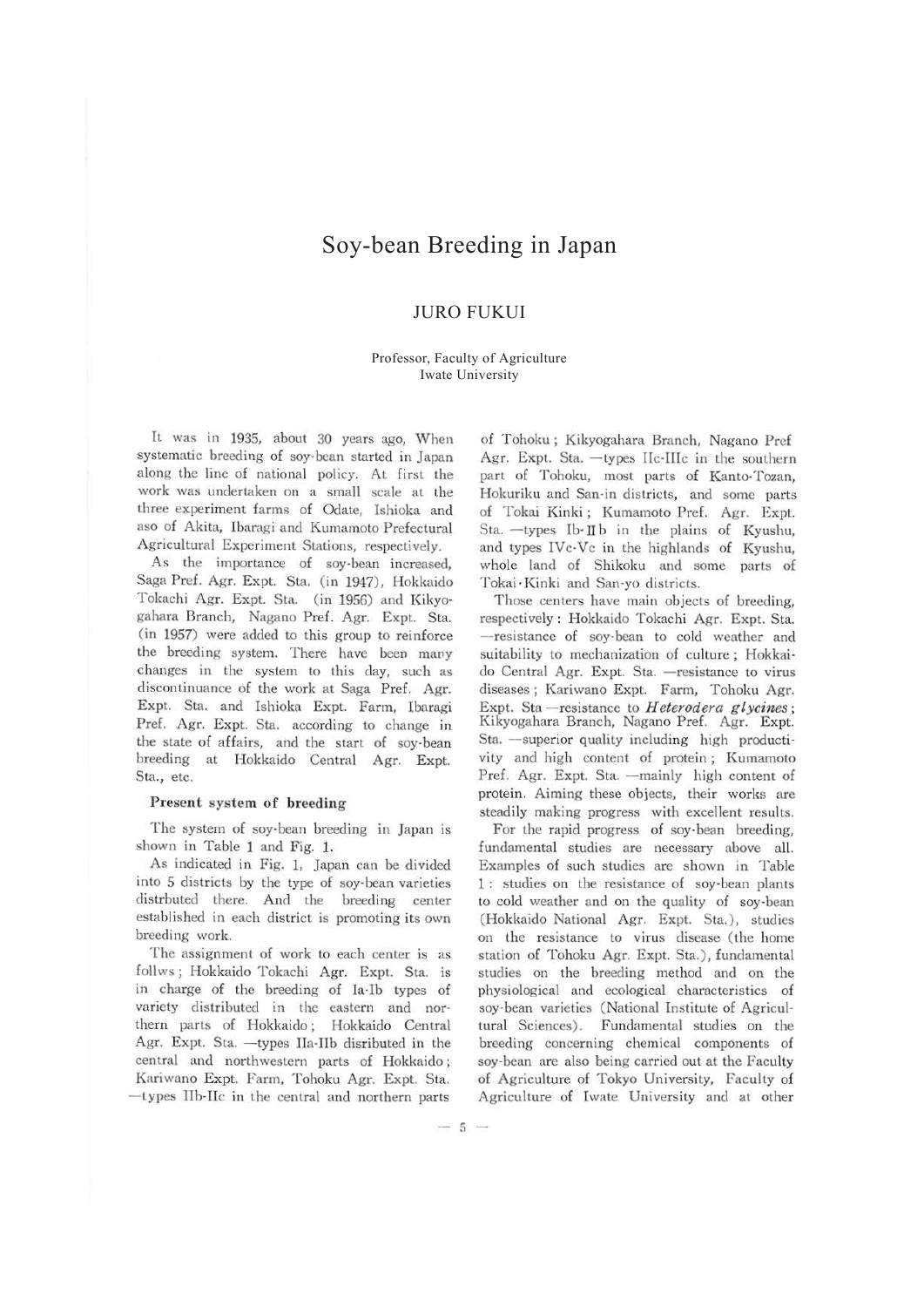

| Period to | Types of Variety |               |       |        |       |        |        |      |              |
|-----------|------------------|---------------|-------|--------|-------|--------|--------|------|--------------|
|           |                  |               |       |        | Ш     |        | IV     |      |              |
|           | a                |               | a     |        | c     |        |        | c    | c            |
| Flowering | very<br>short    | very<br>short | short | short  | short | medium | medium | long | very<br>long |
| Ripening  | short            | medium        | short | medium | long  | medium | long   | long | long         |

Fig. 1. Divisions of country by the type of soy-bean variety.

- © Breeding center.
- **E** Research station or institute.
- $\triangle$  Station for examination of the adaptability of strains.
- .A Station for examination of characteristics.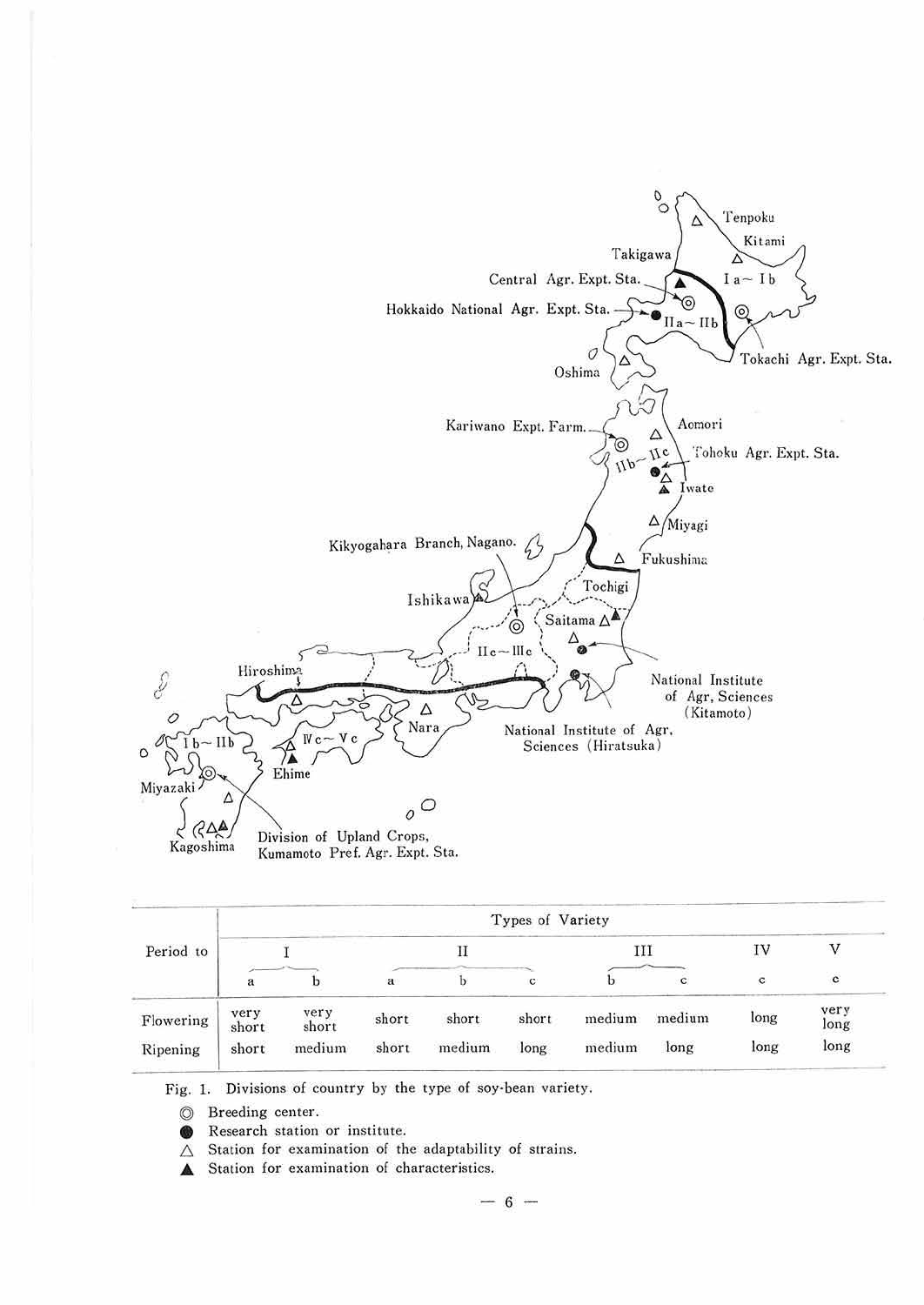| Divisions<br>by the | Stations for<br>breeding and                                         | Aims of breeding and subjects of studies                                                                       | Allotted regions                                                                                                          | Areas of<br>allotted |
|---------------------|----------------------------------------------------------------------|----------------------------------------------------------------------------------------------------------------|---------------------------------------------------------------------------------------------------------------------------|----------------------|
| type of<br>variety  | researches                                                           |                                                                                                                |                                                                                                                           | regions              |
| $Ia-Ib$             | Hokkaido To-<br>kachi Agr.<br>Expt. Sta.                             | Breeding (suitability to mechanization;<br>resistance to cold weather and to Grapho-<br>litha glycinivorella). | Eastern and<br>northern parts<br>of Hokkaido                                                                              | ha<br>55,000         |
| $IIa-IIb$           | Hokkaido<br>Central Agr.<br>Expt. Sta.                               | Breeding (suitabilty to mechanization;<br>resistance to soy-bean virus).                                       | Central and<br>northwestern<br>parts of<br>Hokkaido.                                                                      | 25,000               |
| $IIb-IIc$           | Kariwano<br>Expt. Farm,<br>Tohoku Agr.<br>Expt. Sta.                 | Breeding (resistance to Heterodera<br>glycines; high protein content).                                         | Central and<br>northern parts<br>of Tohoku.                                                                               | 70,000               |
| $IIc$ - $IIIc$      | Kikyogahara<br>Branch, Nagano<br>Pref. Agr.<br>Expt. Sta.            | Breeding(high productivity; high protein<br>consent).                                                          | Southern part of<br>Tohoku; most<br>parts of Kanto-<br>Tozan, Hokuriku<br>and San-in dists.;<br>a part of Tokai-<br>Kinki | 120,000              |
| $Ib-IIb$<br>IVc-Vc  | Division of<br>Upland Crops,<br>Kumamoto<br>Pref. Agr.<br>Expt. Sta. | Breeding(high protein content).                                                                                | Whole land of<br>Kyushu and<br>Shikoku dists.;<br>some parts of<br>San-yo and<br>Kinki-Tokai<br>dists.                    | 80,000               |
|                     | Hokkaido Nat.<br>Agr. Expt. Sta.                                     | Examination of quality; studies on the<br>quality and on the resistance to cold<br>weather.                    |                                                                                                                           |                      |
|                     | Tohoku Agr.<br>Expt. Sta.<br>(home sta.)                             | Studies on the resistance to Soy-bean virus.                                                                   |                                                                                                                           |                      |
|                     | Nat. Inst.<br>Agr. Sci.<br>(Hiratsuka)                               | Storage of soy-bean seed; fundamental<br>studies on the method of breeding.                                    |                                                                                                                           |                      |
|                     | Nat. Inst.<br>Agr. Sci.<br>(Kitamoto)                                | Studies on the physiological and ecological<br>characteristics of soy-bean varieties.                          |                                                                                                                           |                      |

**Table 1.** Soy·bean breeding system, aims of breeding and assignment of work in Japan at present.

institutes. The contributions made by such studies concerning breeding of soy·bean in the past can't be overlooked. The contribution will be assured in the future.

In 1965 an establishment for low temperature storage of seed was set up in the Dapartment of Physiology and Genetics (Hiratsuka), National Institute of Agricultural Sciences. And seads of soy·bean varieties collected from abroad, not to speak of indigenous varieties, are stored there to be supplied at any time if necessary for bre· eding purpose.

Soy-bean strains in the halfway of breeding are examined for regional adaptability and for characteristics in the stations mentioned in Table 2.

The stations for examination of the adaptability of strains are rather small in number. They, however, perform an important part in examina· tion of unfixed soy-bean strains bred by the breeding centers.

The examination of characteristics is made for resistance to 3 kinds of injurious insects, *Grapholitha glycinivorella, H eterodera gly·* 

 $- 7 -$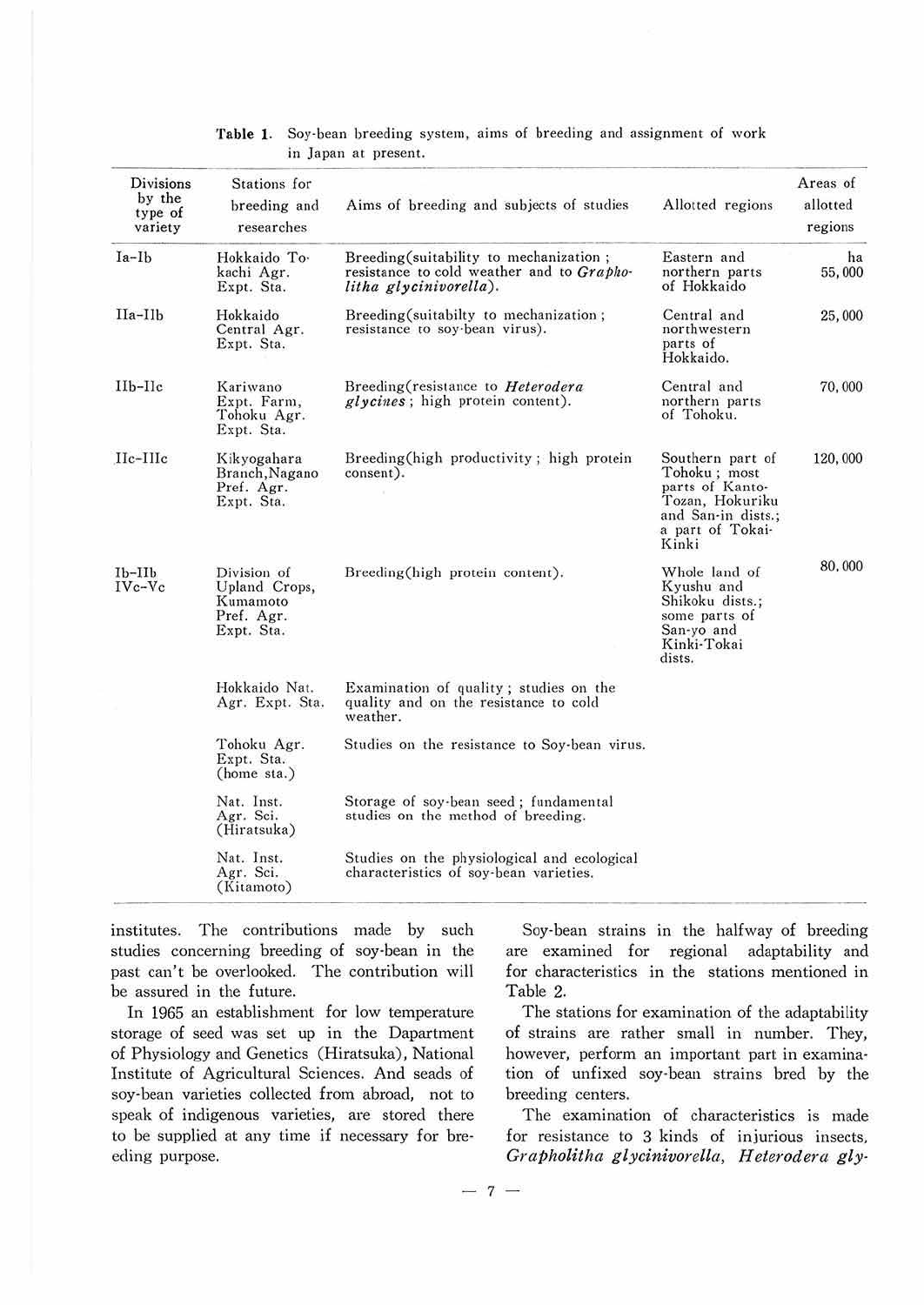| <b>Districts</b> | Examination of adaptability       | Examination of characteristics<br>Takigawa (Grapholitha glycinivorella). |  |  |  |
|------------------|-----------------------------------|--------------------------------------------------------------------------|--|--|--|
| Hokkaido         | Kitami, Oshima, Tempoku.          |                                                                          |  |  |  |
| Tohoku           | Aomori, Iwate, Fukushima, Miyagi. | Iwate(Sphaceloma glycines), Yamagata(soy-<br>bean virus).                |  |  |  |
| Kanto            | Tochigi, Saitama.                 | Tochigi(Heterodera glycines).                                            |  |  |  |
| Hokuriku         |                                   | Ishikawa(Cercosporina Kikuchii).                                         |  |  |  |
| Kinki            | Nara                              |                                                                          |  |  |  |
| San-yo           | Hiroshima.                        |                                                                          |  |  |  |
| Shikoku          | Ehime.                            | Ehime(Phakopsora pachyrhizi).                                            |  |  |  |
| Kyushu           | Miyazaki, Kagoshima.              | Kagoshima(Meloidogyne incognita).                                        |  |  |  |

Table 2. Examination of soy-bean strains & varieties for adaptability and characteristics.

*cines* and *Meloidegyne incognita,* and for resistance to 4 types of diseases caused by *Sphaceloma glycines,* Soy-bean virus, *Cercosporina kikuchii* and *Phakopsora pachyrhizi.*  The examinations are carried out in the areas where those injurious insects and diseases are rampant respectively, contributing to the selection.

Hokkaido National Agr. Expt. sta. is the only station conducting examination of the quality of soy-bean. Many soy-bean strains are sent from the breeding centers to this station every year, and examinations are made here for their quality, contents of protein and fat, etc. The result of these examinations is also used as an important basis for the selection of newbred strains.

#### Method of breeding

A long time has passed since the year of 1910 when modern techniques were introduced anent the breeding of soy-bean in Japan. Breed· ing by pure line selection and by artificial crossing has been practiced popularly ever since.

Around 1950, bulk and back-cross methods were adopted in addition to the pedigree method for breeding. The radiation method was adopted on a large scale in 1957-8.

Technicians were sent abroad 2 or 3 times to introduce new genes of soy-bean since 1960 or so. There are many varieties among the ones thus introduced which are effectively used as materials for breeding.

#### Changes in the aim of breeding

There have been changes in the aim of soy-bean breeding with the times.

About 10 years after the start of systematic

breeding in 1935, the breeding of soy-bean varieties resistant to injurious insects and to diseases was strongly desired to prevent diminution of the product. Norin No. 1 (resistant to *Anomala rufocuprea)* and Norin No.2 (resistant to *Cercosporina Kikuchii*) were excellent varieties bred to meet those demands and made great contributions to the production of soy-bean.

Since then positively productive varieties were requested, and this demand resulted in the breed· ing of varieties efficient for the use of applied fertilizers; namely, Waseshiroge and Koganedaizu. They are very productive, making efficient use of applied fertilizers.

The formation of chief soy-bean prouducing districts came into question also in Japan around 1955. And rapid increase in production of soy· bean was needed. To fulfil the need, breeding was actively promoted with the object of obtain· ing varieties which are 400 kg/lOa in productivity, yellowish white in color of seed coat and hilum, about 50% in protein content, strongly resistant to *H eterodera glycines* and soy-bean virus, and much suitable to mecha· nization of culture.

Though it is difficult to breed varieties which have all the characters mentioned above in a short time, excellent ones having some of those traits are being obtained. It may safely be said that Raiden, Koganejiro, Higomusume and Saikai No. 20 are all first-class varieties or strains having many superior characters.

#### **Newbred varieties**

Since 1935 many soy-bean varieties have been bred, and they have greatly contributed to the soy-bean production in each district. The new varieties thus bred are 50 in all to this day. All